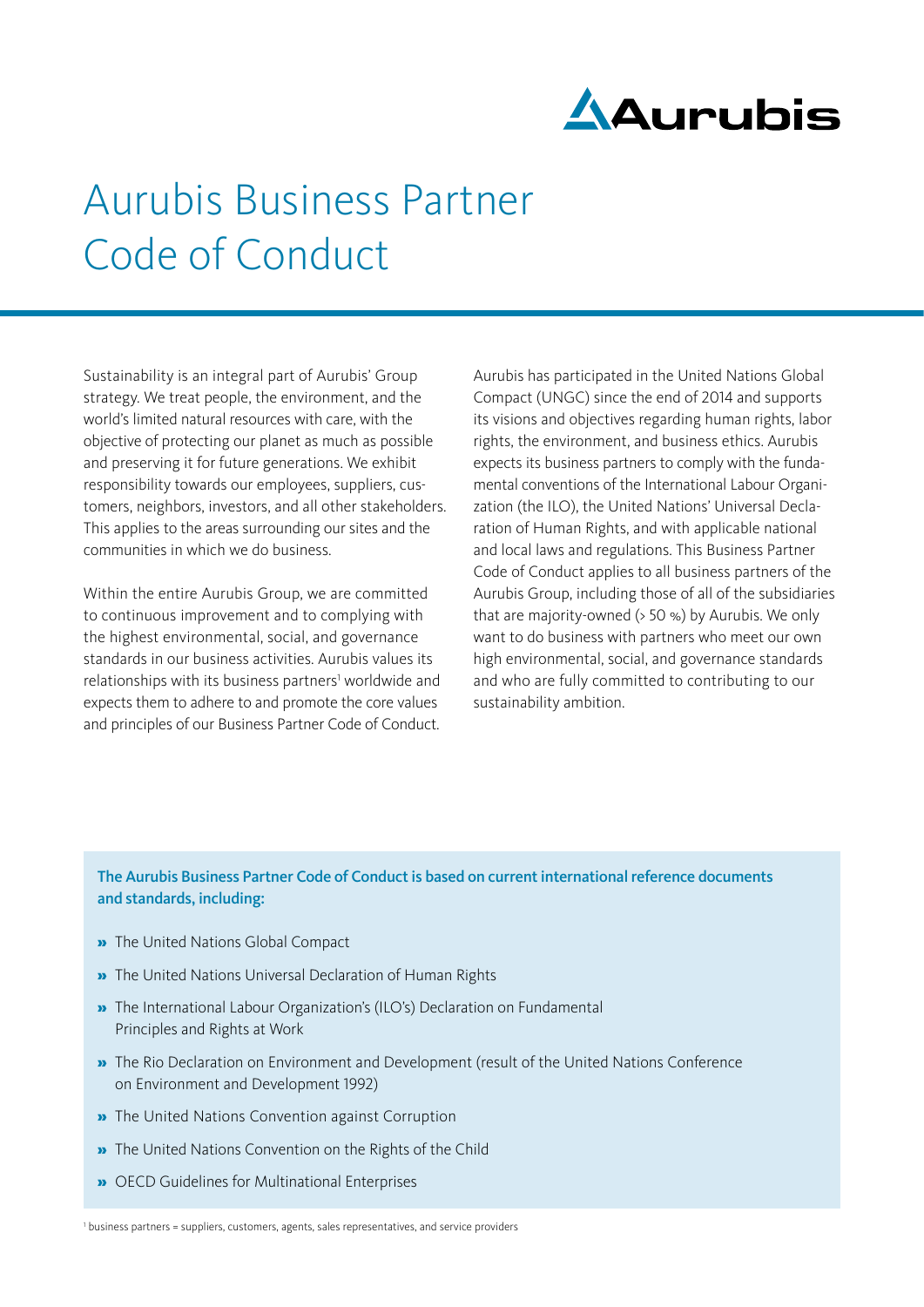### OUR REQUIREMENTS FOR BUSINESS PARTNERS:

### 1. Human rights and labor rights

#### 1.1. HUMAN RIGHTS

Business partners shall respect the fundamental human rights of every employee, treating them with dignity, respect, and fairness. This applies to every type of employment.

#### 1.2. CHILD LABOR

Business partners shall refrain from using or supporting any form of child labor.

#### 1.3. FORCED AND COMPULSORY LABOR

Business partners shall not utilize, be involved in, or obtain an advantage from any forced or compulsory labor. Business partners shall ensure that all work is voluntary.

### 1.4. FREEDOM OF ASSOCIATION AND COLLECTIVE BARGAINING

Business partners ensure employees' rights of freedom of association and collective bargaining in accordance with local laws.

#### 1.5. WORKING TIME AND REMUNERATION

Business partners ensure compliance with applicable laws and industry standards on collective bargaining agreements, working time, and remuneration. Compensation and benefits should provide an adequate standard of living.

#### 1.6. NON-DISCRIMINATION AND RESPECT FOR DIVERSITY

Business partners should support a culture free of harassment and discrimination. They refrain from discrimination based on ethnic origin, nationality,

social background, gender and gender identity, sexual orientation, age, disability, religion, political affiliation, or union membership. Business partners should create an inclusive work environment respecting the diversity of their employees and the members of the surrounding community. Business partners do not tolerate any form of abuse, intimidation, or violence.

### 1.7. LOCAL COMMUNITIES AND INDIGENOUS PEOPLE

Business partners are conscientious when interacting with the local communities, including indigenous people and landowners, ensuring their rights, livelihoods, resources, and cultural heritage and acting respectfully and fairly towards them. This includes the right of free, prior, and informed consent [\(FPIC\)](https://www.unglobalcompact.org/library/931).

#### 1.8. SECURITY PRACTICE

If business partners are working with security personnel or services, they make sure that human rights and international standards on using force are respected.

### 2. Occupational health and safety

Business partners comply with our ambitious health and safety standards and demonstrate a proactive approach to occupational health and safety. Business partners identify, assess, and eliminate or mitigate potential risks to workers' health and safety, including contractors, during their activities.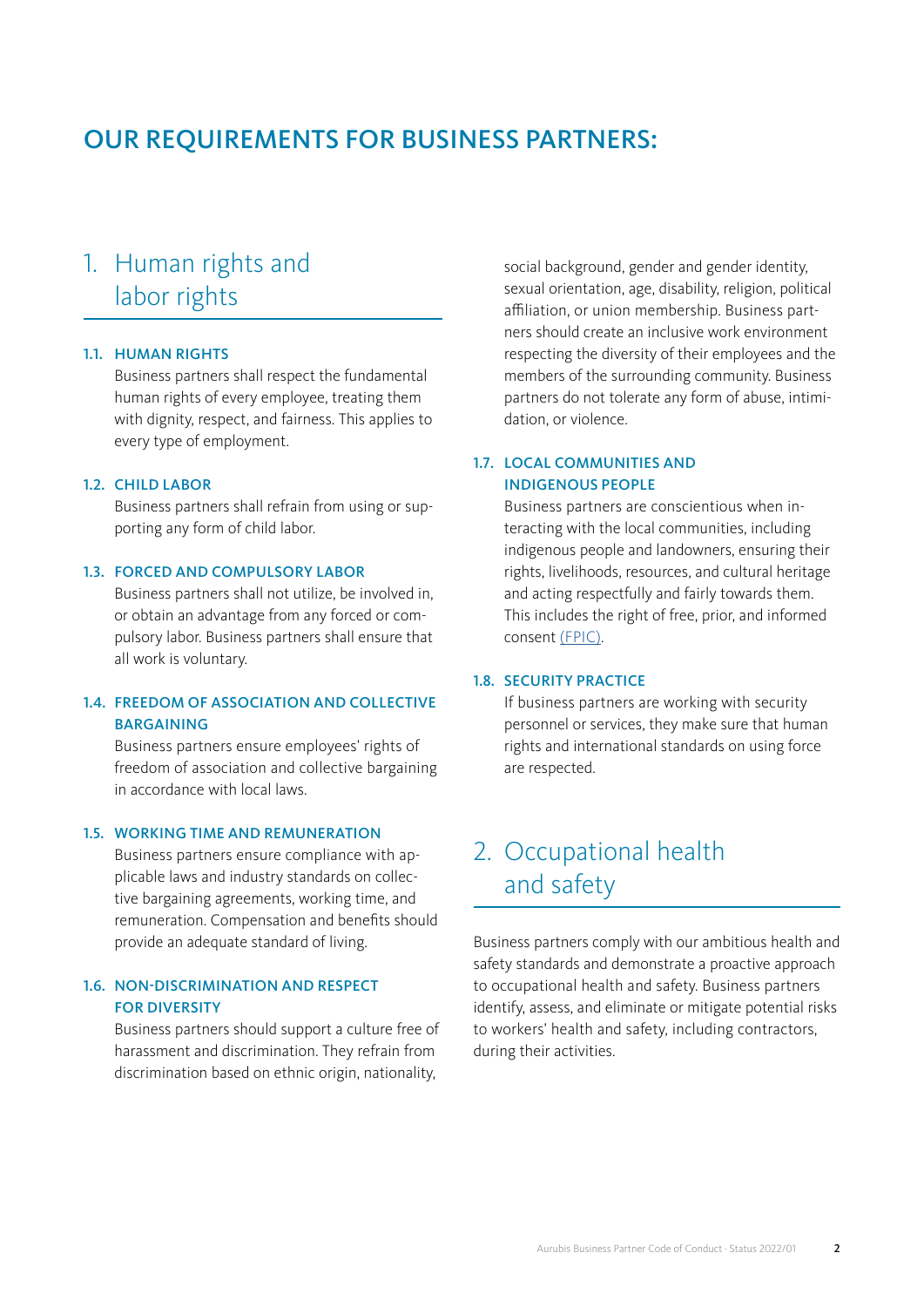# 3. Environment

#### 3.1. ENVIRONMENTAL REGULATIONS

Business partners comply with the applicable requirements in environmental law.

#### 3.2. ENVIRONMENTAL IMPACT

Business partners conduct business in a responsible way as regards environmental risks and impact. Aurubis expects its business partners to establish and maintain processes and procedures to minimize environmental impact and risks and to continuously improve environmental performance. This relates to (but not exclusively) resource efficiency, including water use; emissions to air, soil, and water; waste reduction and disposal; and noise protection. Business partners are expected to appropriately communicate these requirements to their employees and to provide training to enable everyone to work in an environmentally compatible way.

#### 3.3. CARBON EMISSIONS AND ENERGY

Business partners continuously strive to minimize greenhouse gas emissions in line with the Paris Agreement (limiting global warming to 1.5 degrees by achieving a carbon-neutral world by 2050), to use renewable energy, and to continuously improve energy efficiency. Aurubis encourages its business partners to track and document energy consumption and all relevant Scope 1 and Scope 2 greenhouse gas emissions and to share the data with the value chain.

### 3.4. RECYCLING

For us, recycling is a priority and we expect our business partners to fully exploit their recycling potential and to promote recycling in their activities.

#### 3.5. BIODIVERSITY

We expect our business partners to protect natural ecosystems and halt the conversion and degradation of natural ecosystems.

### 4. Business integrity

#### 4.1. ANTI-CORRUPTION

Business partners shall work against corruption in all its forms.

#### 4.2. FAIR COMPETITION

Business partners shall comply with competition and anti-trust laws.

#### 4.3. CONFLICTS OF INTEREST

Business partners take appropriate precautions to avoid relations, activities, or business undertakings in which any private interests or relationships have influenced or have the potential to influence a business decision.

#### 4.4. MONEY LAUNDERING

Business partners comply with applicable laws governing the prevention of money laundering.

#### 4.5. TAXES, FEES, AND ROYALTIES

Business partners make sure that all mandated taxes, fees, and royalties connected to activities such as trade, export, and mineral extraction are paid to governments.

#### 4.6. CONFIDENTIAL AND PROPRIETARY INFORMATION

Our business partners should protect confidential and any other proprietary information that is obtained in the course of the business relationship with us. Our business partners should observe applicable data privacy and information security requirements when handling information.